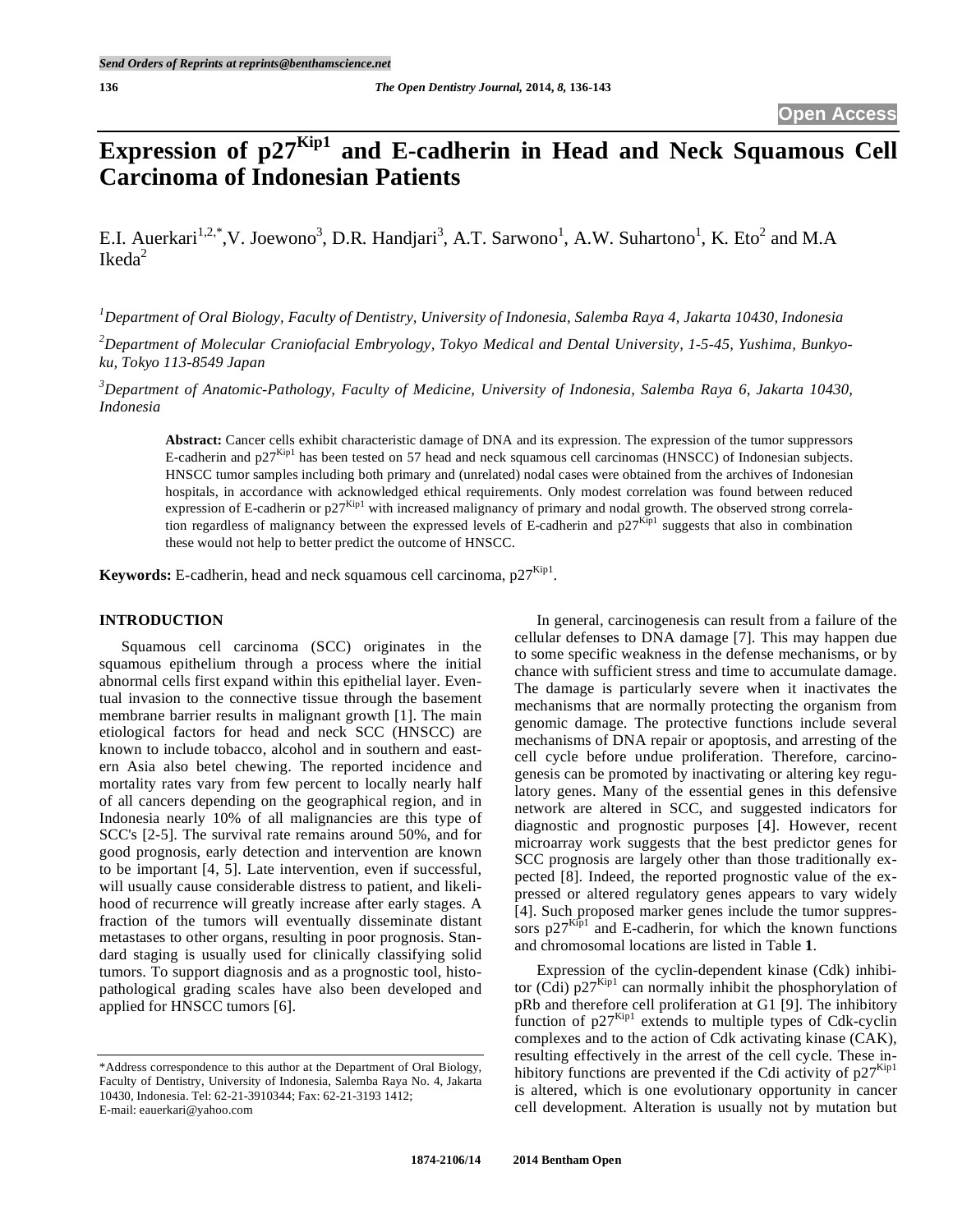|  | Table 1. Main functions and chromosomal locations for $p27^{Kip1}$ and E- cadherin. |  |  |  |  |
|--|-------------------------------------------------------------------------------------|--|--|--|--|
|--|-------------------------------------------------------------------------------------|--|--|--|--|

| <b>Gene/Expression</b> | <b>Principal Functions</b>                              | Location          |  |
|------------------------|---------------------------------------------------------|-------------------|--|
| $p27^{Kip1}$           | Inhibits Cdk-cyclin complexes, promotes arrest at G1    | $12p12 - 12p13.1$ |  |
| E-cadherin             | Cell-cell adhesion molecule, also promotes $p27^{Kip1}$ | 16q22.1           |  |

rather by post-transcriptional modification. The protein and mRNA levels for p27 do not need to correlate, as the protein levels can be controlled by translation, turn over, and degradation by proteasomal protealysis [10]. Degradation of  $p27<sup>Kip1</sup>$  is mediated by ubiquitin ligase SCF<sup>Skp2</sup> and triggered by a Cdk binding protein Cks1. Degradation can allow entering to the cell cycle, but is prevented in quiescent cells by low levels or absence of  $SCF<sup>Skp2</sup>$ , cyclin E and Cks1 [11].

The status of  $p27^{Kip1}$  in cancer cells appears independent of the status of p53, which controls much of the cellular defences after DNA damage [9]. The function of wild type  $p27<sup>Kip1</sup>$  may not always be strictly necessary, as other tumor suppressors may complement its function [9]. However, generally a certain level of  $p27<sup>Kip1</sup>$  is needed in maintain cell quiescence, and mice lacking  $p27^{Kip1}$  show high frequency of cancer [11]. Although there are also conflicting reports, loss of  $p27<sup>Kip1</sup>$  has been often associated with reduced patient survival in many types of cancer, including HNSCC [9-16]. Reduction in survival has been often related to increasing rates of lymph node metastasis and progression to advanced stages of cancer [8, 9]. The  $p27^{Kip1}$  levels can be increased by treatment of inductors such as TGF $\beta$  and tamoxifen, but p27<sup>Kip1</sup> is also expressed at higher levels in normal quiescent cells than in proliferating cells. One of the operational factors for  $p27<sup>Kip1</sup>$ induction is apparently cell contact, and reduction of  $p27^{Kip1}$ expression may be related to loss of intercellular adhesion, which is a step in carcinogenesis [10]. The importance of cellular contact is further emphasised by the observations that depleting  $p27<sup>Kip1</sup>$  from tumor cells results in a significant growth stimulation but only in a three-dimensional cell culture, and that  $p27^{Kip1}$  is up-regulated by the cellular adhesion molecule E-cadherin [17].

Cadherins comprise of a family of calcium-dependent adhesion glycoproteins that mediate cell-cell binding to maintain differentiated tissue structure and morphogenesis. Of these molecules, E-cadherin is common in epithelial cells and involves a domain which binds directly to  $\beta$ -catenin, linking E-cadherin to the actin cytoskeleton. Reduced expression of E-cadherin appears to correlate with infiltrative tumor growth, poor differentiation, occurrence of distant metastases and poor survival in several types of cancer, including oral SCC [17, 18]. In many carcinomas, cadherins or catenins are lost or down-regulated with the result of reduced intercellular adhesion, which may give tumor cells a relative growth advantage. Consequently, functional E-cadherin has a potential role as a suppressor of tumor growth and invasion. Apart from the direct role of E-cadherin in cell adhesion, the suppressor function is also due to the ability of Ecadherin to upregulate  $p27<sup>Kip1</sup>$ . This may take place indirectly by preventing the mitogenic activity of growth factors such as TGF- $\alpha$  or EGFR [17].

In some tumors partial E-cadherin function is maintained, possibly because of the ability of E-cadherin or E-

 $c$ adherin/ $\beta$ -catenin complexes to protect cells from apoptosis [17, 19]. On the other hand, loss or down-regulation of Ecadherin can be also partially compensated for by other adhesion molecules such as CD44, CEA and ICAM-1 [17]. Alteration and loss of expression of E-cadherin in tumors can be by mutation, loss of heterozygosity (LOH) or by CpG-island methylation [20]. Partially equivalent functional damage may be attained by alterations of other components in the related network of the cell-cell adhesion system, like  $\beta$ -catenin [21].

Because of the system links between  $p27^{Kip1}$  and Ecadherin, their expression can be expected to be correlated. This study aimed to investigate the association between histopathologically assessed malignancy and the expression status of the tumor suppressor genes E-cadherin and  $p27<sup>Kip1</sup>$ in HNSCC tumors.

#### **MATERIALS AND METHODS**

HNSCC tumor samples, 57 in total, were obtained from the archives of the Oral Surgery and Anatomic Pathology Departments of the University of Indonesia, the Cipto Mangunkusumo and Gatot Soebroto General Hospitals, Jakarta. This set of tumor samples included 45 primary tumors and in addition 12 metastatic (unrelated) SCC tumors from lymph nodes for comparison. The recorded case histories mainly included information of patient identification and basic diagnosis. The tumor samples were fixed in 10% buffered formalin and embedded in paraffin. Representative sections of each tumor sample were fixed on a silane coated slide for histological and immuno-histochemical assessment. Each block was cut to 4-6 μm sections, which were deparaffinised in xylene and rehydrated in graded alcohol and water solutions (99, 95 and 90%) on glass slides. Endogenous peroxidase activity was blocked by treating the sections in 0.5% hydrogen peroxide-methanol solution for 30 minutes at room temperature, followed by washing in water, incubation in 3% normal horse serum (NHS) for 20 minutes, and washing in phosphate-buffered saline (PBS, pH 7.4). For antigen retrieval, the sections were preheated for 5-10 min in citrate buffer, and washed in PBS. Overnight incubation at 4°C temperature with primary antibody (Santa Cruz Biotechnology, US) was followed by PBS washing and incubation for 30 min with the secondary antibody (Santa Cruz Biotechnology, US). After PBS washing, the samples were labeled by incubation for 30 min with peroxidase conjugated streptavidin and again washed with PBS. Staining was performed by incubation for 5 min in chromogen DAB solution, and counterstaining with Mayer hematoxylin. Before final mounting, the sections were dehydrated in graded alcoholwater solutions (90, 95, 99, abs. ethanol, xylene). The positive internal controls consisted of sections treated as above and showing both weak and intensive staining in the tumor cells for each process batch. The negative controls were ob-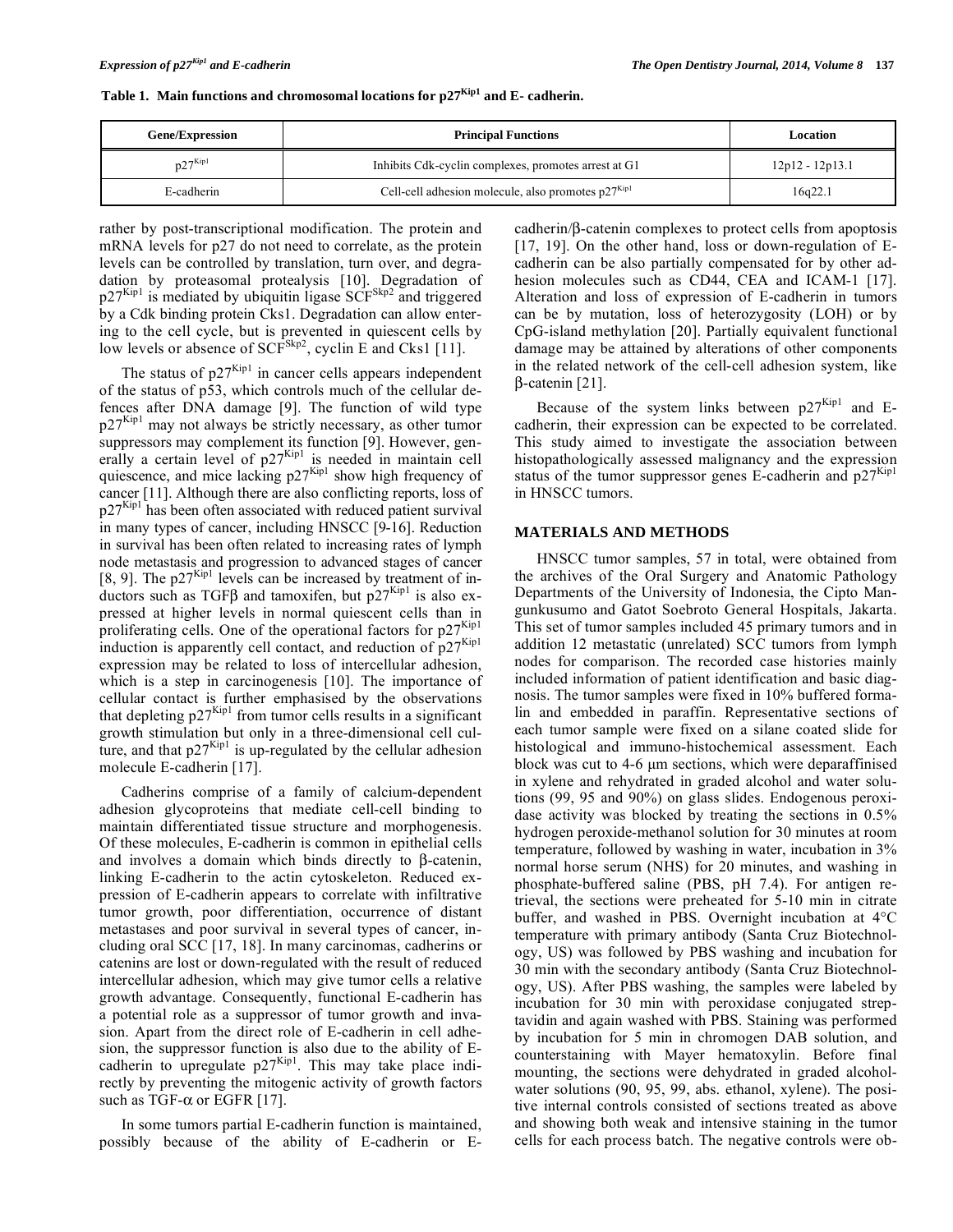| Table 2. General characteristics of the subjects and tumors. |
|--------------------------------------------------------------|
|--------------------------------------------------------------|

| <b>Variables</b> | <b>Characteristics</b> |                  |              | <b>Total N</b> |
|------------------|------------------------|------------------|--------------|----------------|
| Age (years)      | Mean (SD)              | Median           | Mode         |                |
| all tumors       | 48.51 (16.30)          | 46.00            | 43.00        | 57             |
| primary          | 49.98 (15.59)          | 47.00            | 43.00        | 45             |
| nodal            | 43.00 (18.42)          | 45.50            | 36.00        | 12             |
| Sex:             | Male:                  | Female:          | All          |                |
| all tumors       | 34                     | 23               | 57           | 57             |
| primary          | 25                     | 20               | 45           | 45             |
| nodal            | 9                      | 3                | 12           | 12             |
| Tumors (N):      | Tongue                 | Other primary 1) | Nodal        |                |
| all tumors       | 22                     | 23               | 12           | 57             |
| primary          | 22                     | 23               | $\mathbf{0}$ | 45             |
| nodal            | $\boldsymbol{0}$       | $\mathbf{0}$     | 12           | 12             |
| $% E-cadh +:$    | Mean(SD)               | Median           | Mode         |                |
| all tumors       | 31.40 (15.34)          | 28.67            | (multiple)   | 57             |
| Primary          | 32.07 (14.66)          | 29.33            | (multiple)   | $45\,$         |
| nodal            | 28.89 (18.17)          | 28.00            | (multiple)   | 12             |
| % $p27 +$ :      | Mean (SD)              | Median           | Mode         |                |
| all tumors       | 33.46 (15.42)          | 33.33            | 10.00        | 57             |
| primary          | 34.12 (14.44)          | 33.33            | 37.33        | 45             |
| nodal            | 31.00 (19.17)          | 31.67            | (multiple)   | 12             |
| $M-S$ :          | Mean (SD)              | Median           | Mode         |                |
| all tumors       | 2.216(0.610)           | 2.400            | 2.600        | 52             |
| primary          | 2.096(0.613)           | 2.200            | 2.600        | 42             |
| nodal            | 2.720(0.215)           | 2.800            | 2.800        | $10\,$         |

1) 6 mandibular, 4 nasopharyngial, 3 gingival, 3 palatal, 3 buccal, 2 maxillary, 1 thyroid, 1 "oral", M-S = malignancy score

tained by treating selected sections from each process batch as above but replacing the primary antibody by 3% NHS.

All histological evaluation as well as immunohistochemical assessment was performed on areas involving at least 75% tumor cells. The histopathological assessment of the tumor status was performed by using a scoring scale modified from the Anneroth scoring [6] for malignancy of SCC. This malignancy scoring included as constituent factors cellular keratinisation, nuclear polymorphism, number of mitoses in a sampled area, pattern of invasion and lymphoplasmocytic (LPC) infiltration. Each of these factors was evaluated on an integer scale of 1 to 4, and the sum of the five factors divided by 5 equals the malignancy score.

Tumor tissues of formalin-fixed, paraffin-embedded material were used for immunohistochemical evaluation of  $p27<sup>Kip1</sup>$  and E-cadherin expression. For assessment of immunostaining, all sections were screened by two observers independently otherwise except that the same five locations were evaluated by both observers from each tumor sample. The locations were randomly selected from areas with high fraction of tumor cells. For each location, at least 100 tumor cells were inspected by light microscopy at 400x magnification. From each tumor sample, at least 2 x 500 cells were evaluated for staining intensity and for percentage of cells with positive expression. For immunoreactivity, only nuclear staining for  $p27^{Kip1}$  and membrane staining for E-cadherin were considered positive. If discordance between observers on the percentage of positive cells exceeded 10%, the slide was jointly reviewed until reaching required consensus. Staining intensity was estimated on a semiquantitative scale from 1 (low intensity) to 3 (high intensity). Multiplying the percentage of positive cells by the intensity number provided an index or H-score of expression.

To test for association and differences between grouped results, Mann-Whitney U testing was used, assuming  $p < 0.05$  to imply significance. For further testing, Spearman correlation and linear regression were applied.

### **RESULTS**

General characteristics and grouping of the tumor samples, and the results of statistical comparisons are shown Tables **2** and **3**. The distributions of the measured expression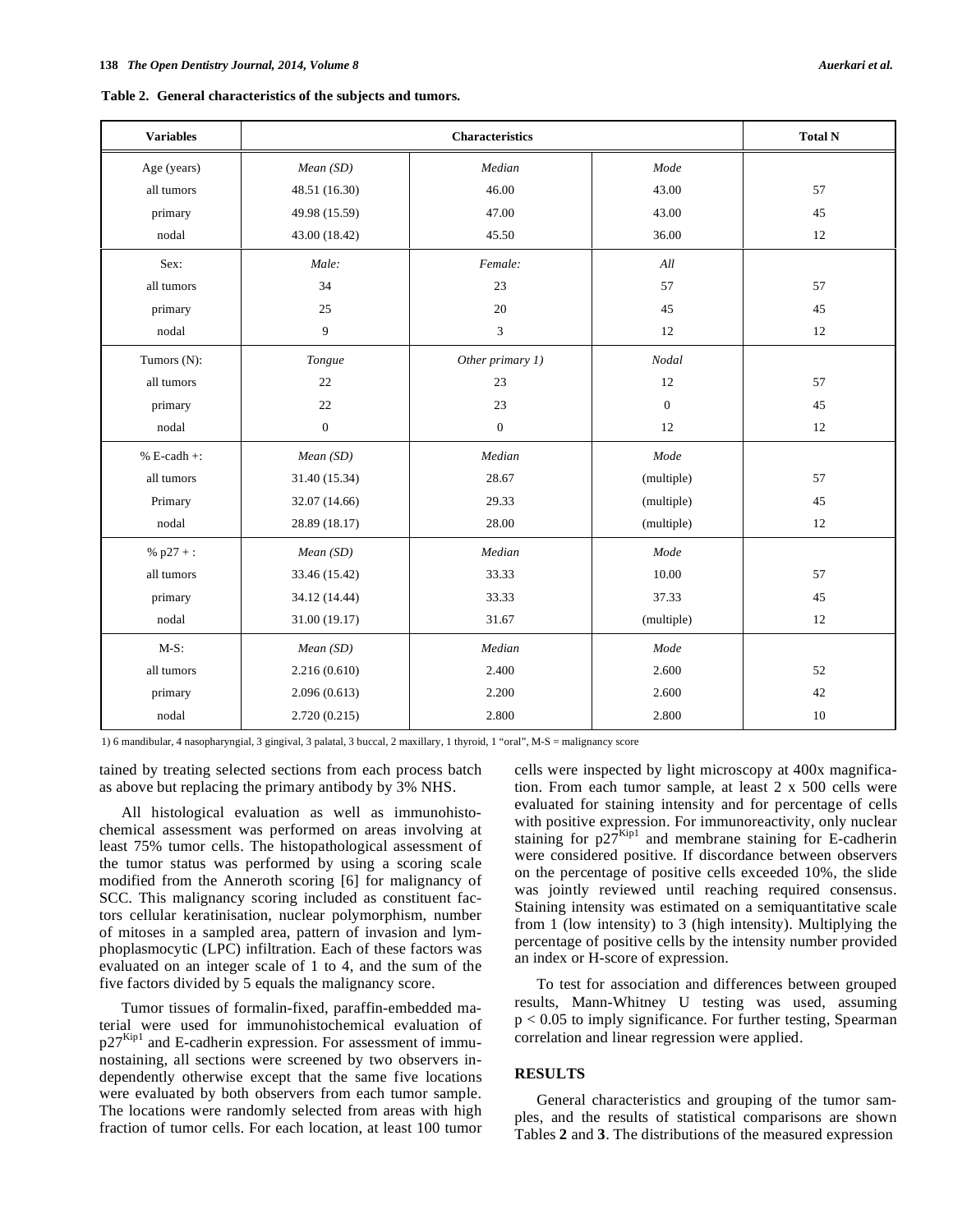| <b>Variables</b>          | Groups: Mean Value (SD) - N |                     | p (MWU Test)                               |                |
|---------------------------|-----------------------------|---------------------|--------------------------------------------|----------------|
| Age group:                | $<$ 47 years:               | $\geq$ 47 years:    | $\cal All$                                 |                |
| $% E-cadh +$              | $31.95(16.51) - 29$         | $30.83(14.32) - 28$ | $31.40(15.34) - 57$                        | 0.873          |
| % $p27 +$                 | $33.82(17.46) - 29$         | $33.09(13.29) - 28$ | $33.46(15.42) - 57$                        | 0.798          |
| $M-S$                     | $2.202(0.599) - 26$         | $2.231(0.632) - 26$ | $2.216(0.610) - 52$                        | 0.964          |
| Sex:                      | Male:                       | Female:             | All                                        |                |
| Age                       | 47.47 (15.92) - 34          | $50.04(17.09) - 23$ | $48.51(16.30) - 57$                        | 0.833          |
| $% E-cadh +$              | $31.10(15.21) - 34$         | $31.85(15.88) - 23$ | $31.40(15.34) - 57$                        | 0.942          |
| % $p27 +$                 | $33.23(16.61) - 34$         | $33.23(13.84) - 23$ | $33.46(15.42) - 57$                        | 0.981          |
| $M-S$                     | $2.240(0.521) - 30$         | $2.184(0.725) - 22$ | $2.216(0.610) - 52$                        | 0.697          |
| Tumor type:               | Primary:                    | Nodal:              | All                                        |                |
| Age                       | 49.98 (15.59) - 45          | $43.00(18.42) - 12$ | $48.51(16.30) - 57$                        | 0.378          |
| $% E-cadh +$              | $32.07(14.66) - 45$         | $28.89(18.17) - 12$ | $31.40(15.34) - 57$                        | 0.475<br>0.551 |
| % $p27 +$                 | $34.12(14.44) - 45$         | $31.00(19.17) - 12$ | $33.46(15.42) - 57$<br>$2.216(0.610) - 52$ | 0.0014         |
| $M-S$                     | $2.096(0.613) - 42$         | $2.720(0.215) - 10$ |                                            |                |
| Location: <sup>1)</sup>   | Tongue:                     | Other primary       | All                                        |                |
| Age                       | $51.09(16.88) - 22$         | 48.91 (14.54) - 23  | 49.98 (15.59) - 45                         | 0.674          |
| $% E-cadh +$<br>% $p27 +$ | 30.41 (13.80) - 22          | $33.67(15.58) - 23$ | $32.07(14.66) - 45$                        | 0.547          |
| $M-S$                     | 34.18 (14.36) - 22          | 34.06 (14.85) - 23  | $34.12(14.44) - 45$                        | 0.883          |
|                           | $2.171(0.664) - 21$         | $2.021(0.563) - 21$ | $2.096(0.613) - 42$                        | 0.385          |
| $% E-cadh +:$             | $<$ 29% (low):              | $\geq$ 29% (high):  | All                                        |                |
| % $p27 + all$             | $22.40(10.68) - 29$         | 44.92 (10.36) - 28  | $33.46(15.42) - 57$                        | $< 0.00001$    |
| primary                   | $23.98(10.32) - 22$         | $43.81(10.71) - 23$ | $34.12(14.44) - 45$                        | < 0.00001      |
| nodal                     | $17.43(11.02) - 7$          | $50.00(7.44) - 5$   | $31.00(19.17) - 12$                        | 0.0045         |
| M-S all                   | $2.371(0.508) - 26$         | $2.062(0.671) - 26$ | $2.216(0.610) - 52$                        | 0.069          |
| primary                   | $2.253(0.518) - 20$         | $1.955(0.667) - 22$ | $2.096(0.613) - 42$                        | 0.094          |
| nodal                     | $2.767(0.151) - 6$          | $2.650(0.300) - 4$  | $2.720(0.215) - 10$                        | 0.522          |
| % $p27 +$ :               | $<$ 33% (low):              | $\geq$ 33% (high):  | All                                        |                |
| % E-cadh+ all             | $20.79(10.21) - 28$         | $41.66(12.20) - 29$ | $31.40(15.34) - 57$                        | < 0.00001      |
| primary                   | $22.61(10.13) - 22$         | $41.13(12.51) - 23$ | $32.07(14.66) - 45$                        | 0.00003        |
| nodal                     | $14.11(7.98) - 6$           | $43.67(11.77) - 6$  | $28.89(18.17) - 12$                        | 0.0039         |
| M-S all                   | $2.378(0.581) - 25$         | $2.067(0.608) - 27$ | $2.216(0.610) - 52$                        | 0.067          |
| primary                   | $2.273(0.603) - 20$         | $1.936(0.590) - 22$ | $2.096(0.613) - 42$                        | 0.080          |
| nodal                     | $2.800(0.141) - 5$          | $2.640(0.261) - 5$  | $2.720(0.215) - 10$                        | 0.296          |
| $M-S$ :                   | $< 2.4$ (low):              | $\geq$ 2.4 (high):  | All                                        |                |
| % E-cadh+ all             | 35.75 (13.57) - 24          | $28.75(16.45) - 28$ | $31.98(15.23) - 52$                        | 0.108          |
| primary                   | 35.75 (13.57) - 24          | $27.67(14.80) - 18$ | $32.29(14.51) - 42$                        | 0.091          |
| nodal                     | (no data points)            | $0.70(18.77) - 10$  | $30.70(18.77) - 10$                        | $- / -$        |
| % $p27 + all$             | 39.24 (13.40) - 24          | $29.36(16.11) - 28$ | $33.92(15.59) - 52$                        | 0.018          |
| primary                   | 39.24 (13.40) - 24          | $27.87(14.40) - 18$ | $34.36(14.80) - 42$                        | 0.011          |
| nodal                     | (no data points)            | $32.03(19.34) - 10$ | $32.03(19.34) - 10$                        | $-$ / $-$      |

# **Table 3. The grouping and results of statistical comparisons; significant differences are shown in bold italics.**

1) primary tumors only, M-S = malignancy score

 $\mathbf l$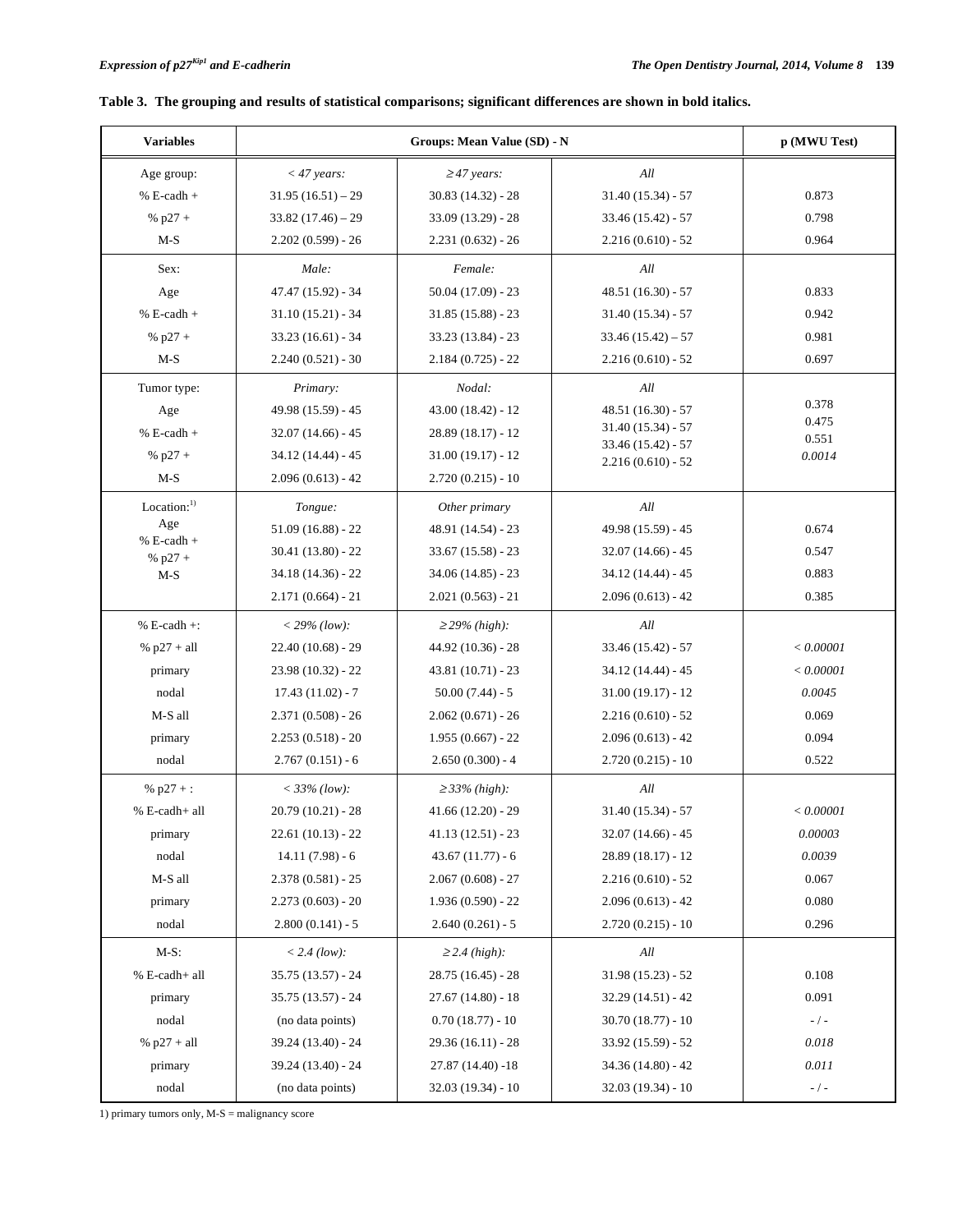

Fig. (1). Distributions of **a**) the percentages of E-cadherin and p27<sup>Kip1</sup> positive cells; and **b**) patient age and malignancy scores (M-S) of all 57 tumors.



Fig. (2). Examples of expressed tumor suppressors in HNSCC: **a**) E-cadherin; **b**)  $p27^{Kip1}$ .

of E-cadherin and p27 as percentages of positive cells are shown in Fig. (**1a**), and the distributions of patient age and malignancy scores of the tumors in Fig. (**1b**) (for scaling, the malignancy score is here multiplied by a factor of 20). Examples of expressed E-cadherin and p27 in tumor cells are shown in Fig. (**2**). H-scores of expression were not found useful as the results showed no essential differences in comparison with the percentages of positive cells.

The results show considerable scatter (Fig. **3**) but suggest a downward trend in the malignancy score as a function of

increasing expression of either E-cadherin or  $p27<sup>Kip1</sup>$ . Comparison of low and high malignancy score groups with respect to E-cadherin or  $p27^{Kip1}$  expression supports the significance of such a trend only in case of  $p27^{kip1}$  (Table 2) both for all data and for primary tumors. However, a significant correlation ( $p < 0.05$ ) is seen between the malignancy score and the expression of both tumor suppressors except for the nodal cases (Table **4**).

The fitted lines for both E-cadherin and  $p27<sup>Kip1</sup>$  in Fig. (**3**) are very similar, again both for all data and for pri-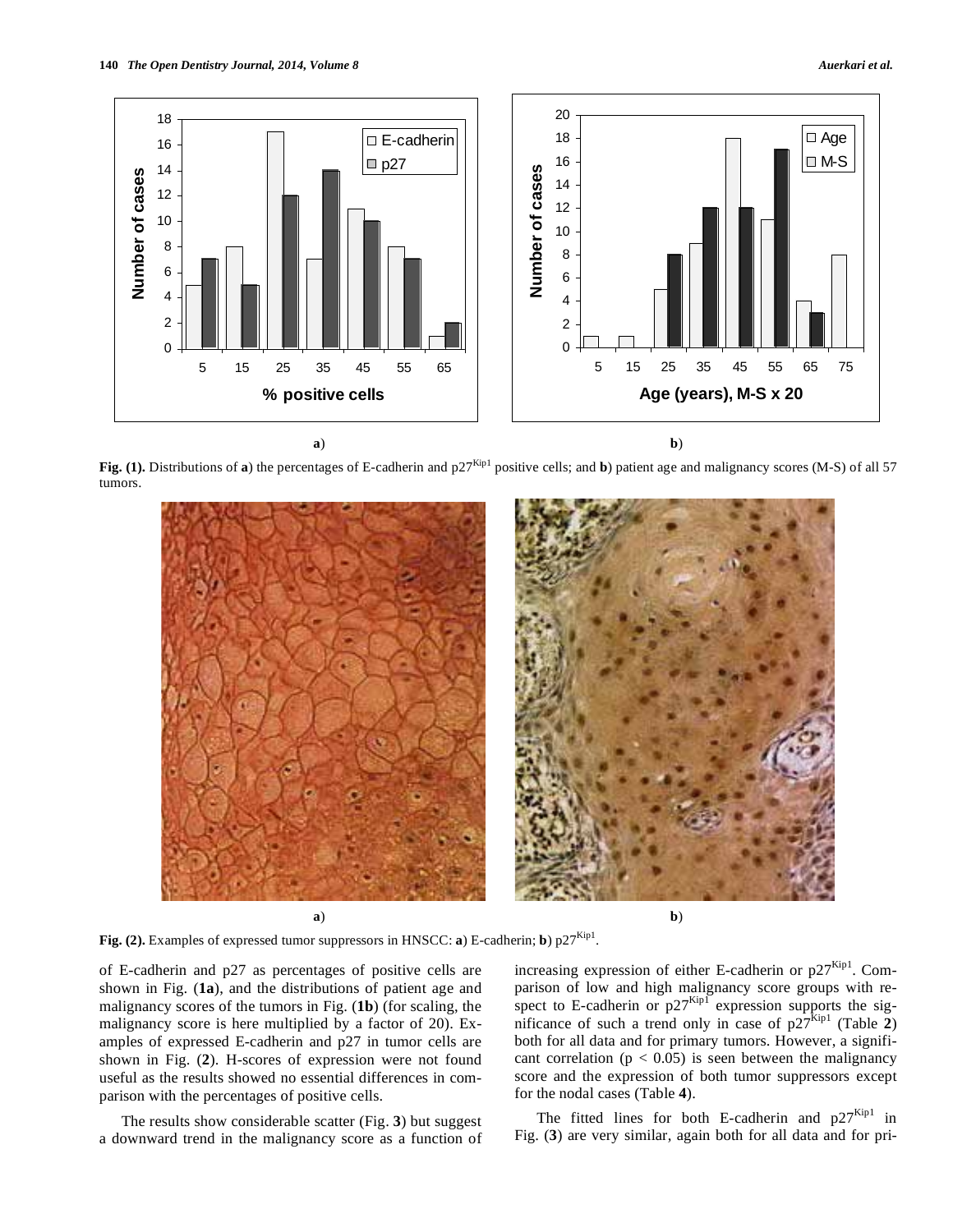

**Fig.** (3). Observed malignancy scores vs. expressed a) E-cadherin and b)  $p27^{kip}$ . The fitted regression lines are for all data in a) y = 2.606 – 0.0122·x; and b) y = 2.644 – 0.0126·x; and for primary tumors in **a**) y = 2.5247 – 0.0138·x; and **b**) y = 2.5842 – 0.0142·x.

Table 4. Correlation matrix (Spearman) for malignancy scores (M-S) and expression of E- cadherin and p27<sup>Kip1</sup> for all data / pri**mary tumors / nodal cases (p < 0.05 in italics, p < 0.001 in bold).** 

| <b>Variable</b>  | Age                      | $% E-cadherin +$         | % $p27^{Kip1} +$         |
|------------------|--------------------------|--------------------------|--------------------------|
| $M-S$            | $0.096 / 0.141 / -0.443$ | $-0.278/ -0.306/ -0.488$ | $-0.336/ -0.363/ -0.488$ |
| Age              |                          | $0.013 / -0.124 / 0.197$ | $0.008 / -0.074 / 0.183$ |
| % E-cadherin $+$ | -                        | $\overline{\phantom{0}}$ | 0.898 / 0.856 / 0.998    |

mary tumors. The nodal cases in Fig. (**3**) appear consistently in the upper half of the malignancy scores data. The malignancy scores of the nodal tumors do not seem to be associated with the expression of E-cadherin or  $p27^{Kip1}$  (Table 2), although the number of nodal cases is relatively low.

Comparison of the expression levels of E-cadherin and  $p27<sup>Kip1</sup>$  in the same tumors shows good correlation for all cases including the nodal tumors (Fig. **4** and Table **4**). The fitted linear regression line in Fig. (**4**) appears to lie close to the diagonal line of full correspondence between E-cadherin and  $p27^{Kip1}$ .

# **DISCUSSION**

The results show that reduced expression of E-cadherin or  $p27^{Kip1}$  can be associated with increasing malignancy of HNSCC tumors. However, modest correlations and wide scatter (Fig. **3**) in the malignancy scores for given level of expression of E-cadherin or  $p27^{kip1}$  suggest that neither of them is likely to serve as particularly useful cancer markers. Large scatter in Fig. (**3**) and the observation that the malignancy scores of nodal HNSCC cases were not significantly associated with the status of E-cadherin or  $p27<sup>Kip1</sup>$  indicate that loss of their expression is frequently not required for tumor progression, and that high expression is also not uncommon in tumors.

The observed wide scatter in Fig. (**3**) is unlikely to be simply due to measurement. For the expression of E- cadherin or  $p27^{Kip1}$  this is indicated by the good correlation between them, as shown in Fig. (4) and Table 4 ( $r = 0.9$ ). Such a good correlation would be practically impossible if the actual expression of the tumor suppressors would include scatter from measurement comparable to that seen in Fig. (**3**). On the other hand, the malignancy scores that involve relatively unambiguous histopathological routines are unlikely to include large measurement errors either. This is demonstrated by the nodal cases, for which the malignancy scores were consistently high and similar as can be expected from tumors at such advanced stages. Much of the scatter in Fig. (**3**) is more likely to be due to other alterations that could bypass the effects of E-cadherin or  $p27^{Kip1}$ .expression. This does not need to contradict the conventional notion that in most cases the tumor progression will eventually lead to loss of E-cadherin-mediated cell-cell adhesion [21]. Other alterations with similar effect as lost E-cadherin have been previously suggested or observed, for example alteration or loss of catenins or CD44 [17, 21].

The tight association between the expression levels of Ecadherin and  $p27^{Kip1}$  is clearly retained regardless of the malignancy status of HNSCC tumors. Therefore, redundancies in the interdependence of E-cadherin and  $p27<sup>Kip1</sup>$  are apparently rare.

E-cadherin and  $p27^{Kip1}$  are also examples of suggested cancer markers that will be unlikely to strengthen their predictive power when used in combination. This is because E-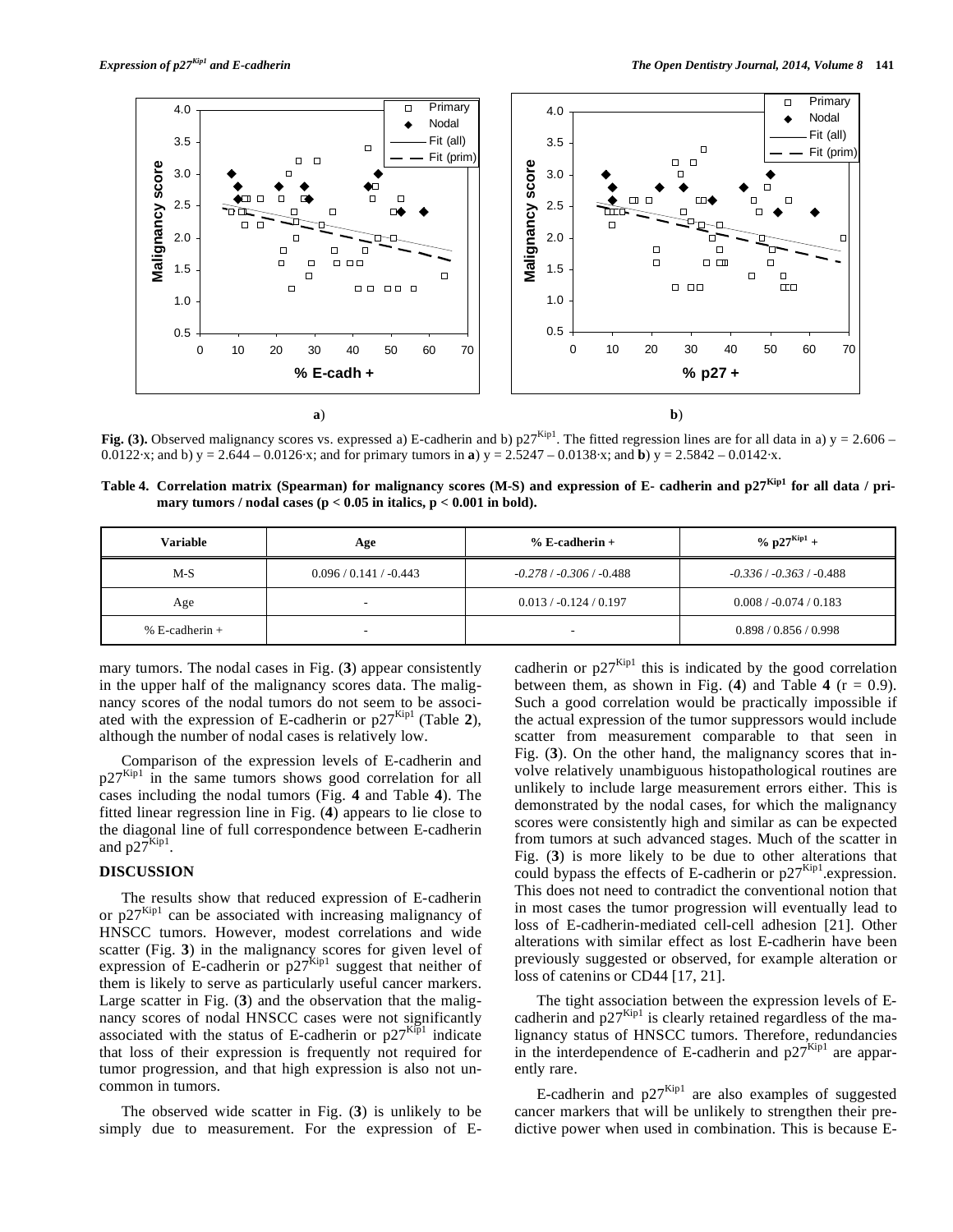

Fig. (4). Comparison of expressed E-cadherin and  $p27^{Kip1}$  as percentages of positive cells in 57 oral SCC tumors (correlation for all data r = 0.89; fitted line y = 0.892  $\overline{x}$  + 5.44 and dashed diagonal reference line y = x for full correspondence).



**Fig. (5).** Distribution of the relative deviances from the fitted regression line of Fig. (**4**) (all data); **a**) as a histogram and **b**) as a cumulative probability distribution estimated from ranked data (negative values below the fitted line).

cadherin and  $p27^{Kip1}$  are highly correlated, so that the predictive information carried by the expression status of one of the tumor suppressors can be expected to be practically the same when both are combined together.

Because of the good correlation between the expression levels of E-cadherin and  $p27<sup>Kip1</sup>$ , it can be speculated that much of the remaining scatter in Fig. (**4**) may reflect the errors of measurement in the immunohistochemical assessment. This scatter is characterized in Fig. (**5**), which shows the distribution of the residual relative deviances from the fitted regression line of Fig. (**4**) (all data). Here the relative deviance for each data point is taken as the distance from the fitted line divided by the mean percentages of positive cells

expressing E-cadherin and  $p27<sup>Kip1</sup>$ . The distribution is reasonably close to normal (Fig. **5a**) and also symmetrical in the sense that the estimated 50% cumulative probability of occurrence practically coincides the zero deviance in Fig. (**5b**). The maximum absolute deviance is about  $\pm$  15 (% of positive cells), with a mean of -0.3 (SD 6.1). Although not large in number, also the nodal cases within this data set span through the distribution without obvious bias towards either side. The results also suggest that measuring the extent of expression of E-cadherin and  $p27^{kip1}$  on a continuous scale has advantages over discrete scales (such as no, low and high expression), which would be less likely to accurately quantify the mutual association of the tumor suppressors.